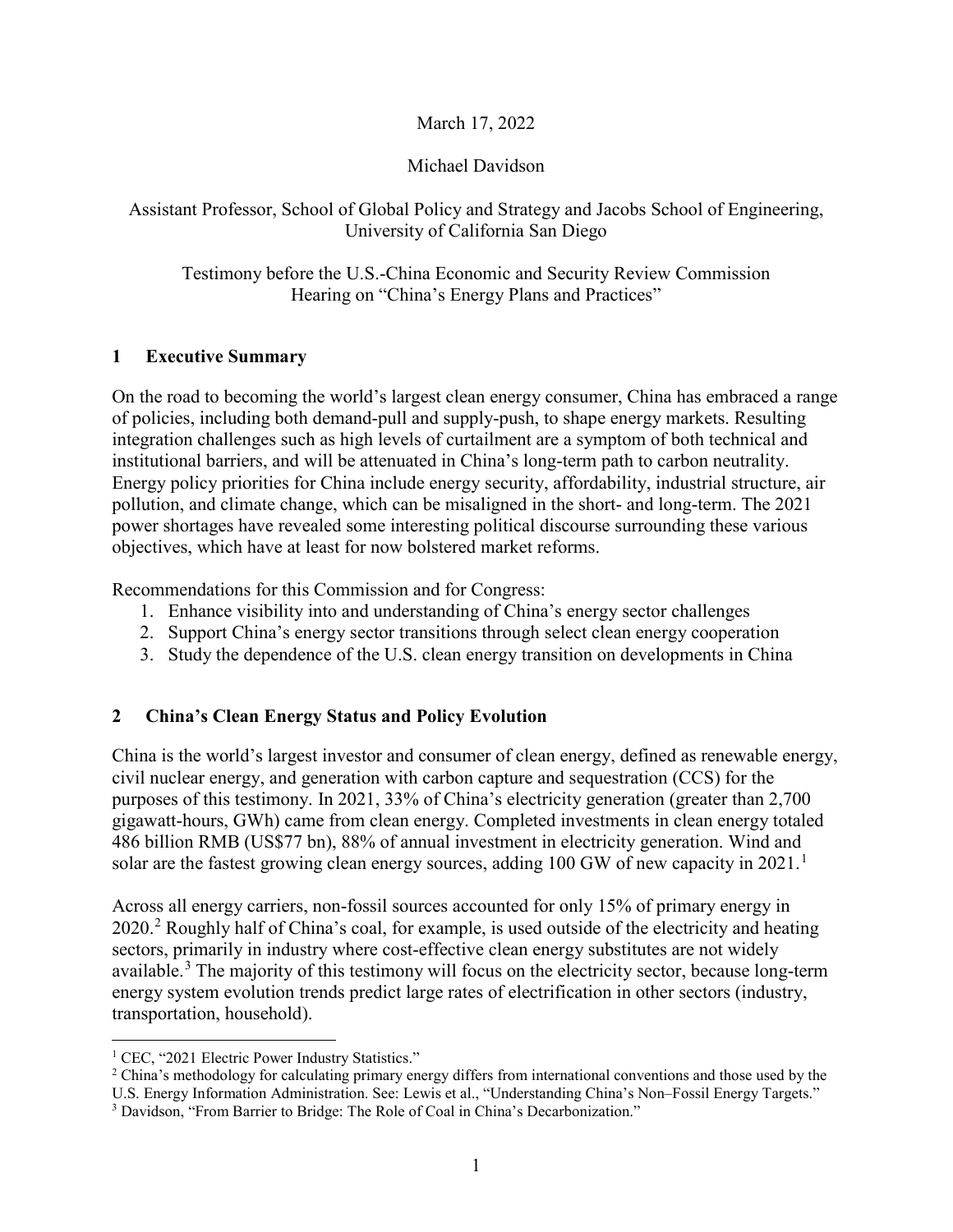China's clean energy growth is the result of deliberate government policies to support technological development, manufacturing scale-up, and deployment. The Renewable Energy Law in 2005 set the foundation for the deployment of wind and solar by establishing connection rules and the mechanisms for fixed feed-in-tariffs (FIT) for onshore wind (2009), solar photovoltaic (2011), and offshore wind (2014). FITs provide a guaranteed stream of revenues, which in China are paid in two parts: the grid company (or direct consumers) pay up to the benchmark coal tariff and the central government pays the difference out of a central fund of renewable energy surcharges on electricity consumption. China also offers a value-added tax (VAT) reduction for renewable energy projects.

Drawing on earlier international business relationships, China's domestic wind energy equipment manufacturing sector developed quickly following strong demand-pull policies of the FIT and complementary policies.<sup>[4](#page-1-0)</sup> By contrast, the domestic solar energy manufacturing sector was built first on export-led demand, and later supported by robust domestic deployment. Both sectors were facilitated by bottom-up manufacturing policy support of local governments.<sup>[5](#page-1-1)</sup>

As costs of wind and solar equipment have fallen, China phased out the FIT for new onshore wind and solar as of 2021, forcing project developers to take the coal benchmark tariff or sign competitive market-based contracts. A complementary set of renewable portfolio standards (RPS) will create requirements at the provincial level to procure wind and solar, and incipient green electricity trading pilots could generate more revenue streams for projects.

Hydropower and nuclear energy tariffs have historically been determined on a project-by-project basis based on standards of cost-recovery. China has a long history of both small run-of-river and large reservoir hydro, and a mature planning process for large hydropower development. National five-year-plans typically establish lists of major hydropower projects and early-stage assessment priorities by river system.

China's civil nuclear energy fleet contains designs from France, U.S., Russia, and Canada, as well as indigenous development. Central government ambitions for nuclear energy were somewhat reduced following the Fukushima disaster, after which China slowed down new project development, conducted safety tests, and added additional safety measures to existing plants.[6](#page-1-2) Nevertheless, China has the largest pipeline of active nuclear development domestically and has begun exports as well, supported by export credit.

Carbon capture and sequestration (CCS) is widely assumed in long-term energy growth models for China and many other countries, yet commercially operational CCS projects are still only at small scales globally. China has a few companies in oil  $\&$  gas, power generation and industry exploring pilots. State-owned China Energy Investment Corporation completed a small test run of a post-combustion capture retrofit on a coal-fired power plant, which could be a model for future development. [7](#page-1-3) CCS has been given a jolt following China's carbon neutrality

<span id="page-1-0"></span> <sup>4</sup> Lewis, *Green Innovation in China*.

<span id="page-1-1"></span><sup>5</sup> Nahm, "Exploiting the Implementation Gap."

<span id="page-1-2"></span><sup>6</sup> World Nuclear Association, "Nuclear Power in China."

<span id="page-1-3"></span><sup>7</sup> Global CCS Institute, "Global Status of CCS 2021."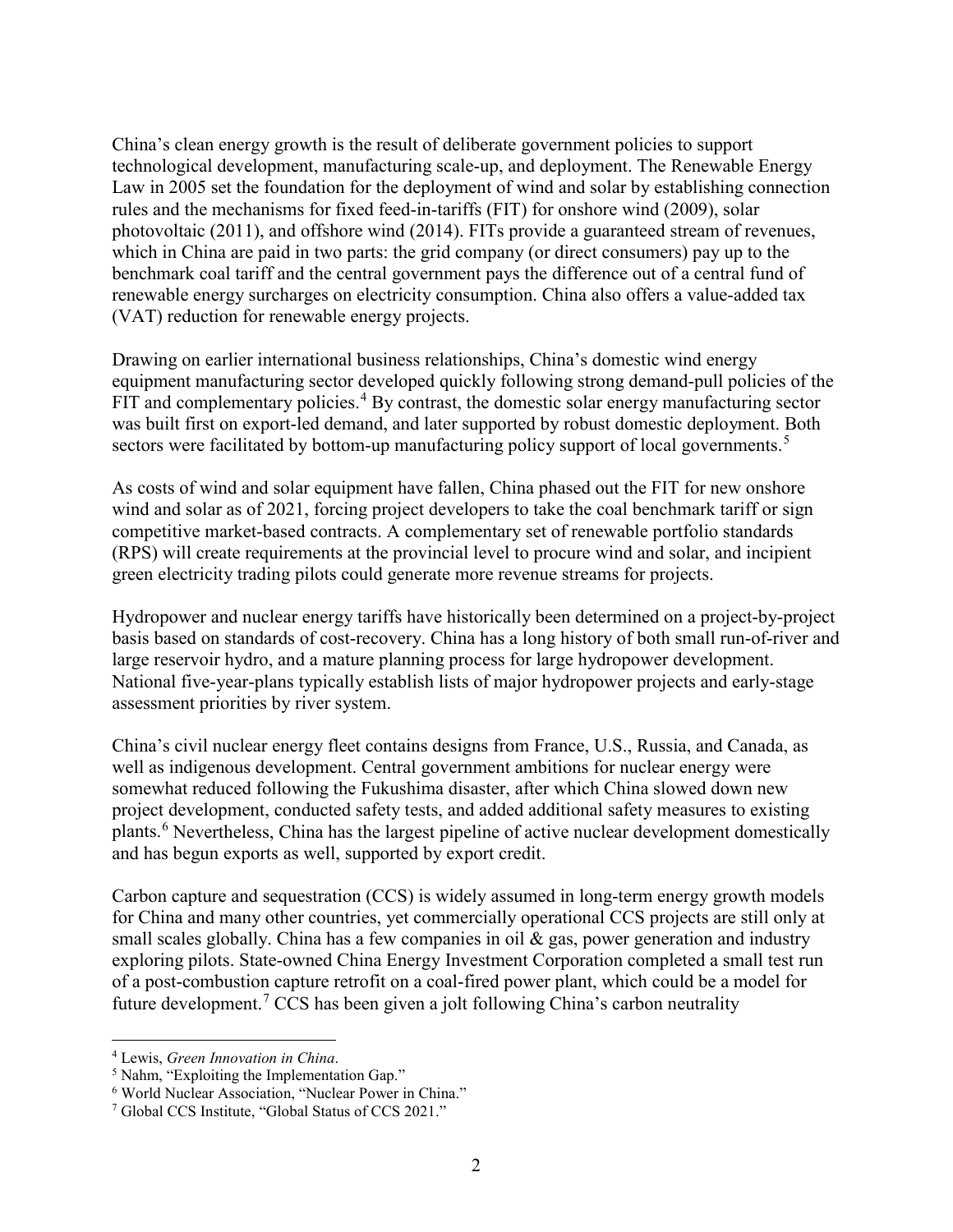commitment, with the 14<sup>th</sup> Five-Year Plan and subsequent documents indicating an expansion of demonstrations and technological development.[8](#page-2-0)

# **3 Development and Integration Challenges of Clean Energy**

Variable renewable energies such as wind and solar have faced several barriers in the Chinese energy sector, stemming from institutional structures and unique technical characteristics. Three prominent barriers have been grid connection delays, subsidy delays, and curtailment.

First, wind and solar plants can be built quickly—in less than a year—which can create bottlenecks if grid connections do not keep pace. At one point, as much as 34% of China's wind generating capacity was built but not yet connected to the grid.[9](#page-2-1) Causes for this delay include overzealous local government permitting and reticent grid companies.

Second, subsidies to cover the gap between the FIT and coal benchmark tariffs have also been extremely delayed. Causes for the delay reflect mostly a yawning deficit in the central fund that administers the subsidies based on surcharges on electricity consumers. Central officials have been unwilling to raise the consumer surcharge, which was a major factor leading to the end of the FIT program.

Third, intermittency of wind and solar creates challenges for the grid to balance supply and demand. If a renewable energy plant's output is not accepted up to its full availability, the foregone output is referred to as curtailment, and is in essence wasted free energy. Curtailment rates in China reached very high levels in 2016 when 17% of wind and 10% of solar was curtailed, and have since fallen. Causes of curtailment include technical factors such as insufficient transmission capacity or demand, as well as institutional factors such as inter-provincial trade barriers and insufficient incentives for flexible supply and demand.<sup>[10](#page-2-2)</sup>

Technical and institutional challenges in expanding clean energy to achieve carbon neutrality will be even more acute than recent difficulties. By 2060, China will likely need between 2,000- 3,000 GW each of wind and solar capacity, a ten-fold increase over today. At these levels, China will face extreme technical challenges to keep curtailment levels low, accommodate the large land use footprints of the deployment scale, and develop complementary infrastructure such as storage and transmission.

Curtailment levels under increasing penetrations of wind and solar will be driven largely by the flexibility of conventional generators to change output as needed and of demand to respond to changing grid conditions. China's massive coal fleet will likely continue to be repurposed via flexibility retrofits to form a "bridge" to a low-carbon energy system, rather than relying on large-scale replacement of coal with more flexible natural gas.<sup>[11](#page-2-3)</sup> Demand response is primarily

<span id="page-2-0"></span> <sup>8</sup> Hwabao Securities, "Carbon Capture Utilization and Storage Technologies: The 'Last Mile' of the Road to Zero Carbon."

<span id="page-2-1"></span><sup>9</sup> Lu et al., "Challenges Faced by China Compared with the US in Developing Wind Power."

<span id="page-2-2"></span><sup>10</sup> Davidson, Kahrl, and Karplus, "Towards a Political Economy Framework for Wind Power: Does China Break the Mould?"

<span id="page-2-3"></span><sup>&</sup>lt;sup>11</sup> Davidson, "From Barrier to Bridge: The Role of Coal in China's Decarbonization."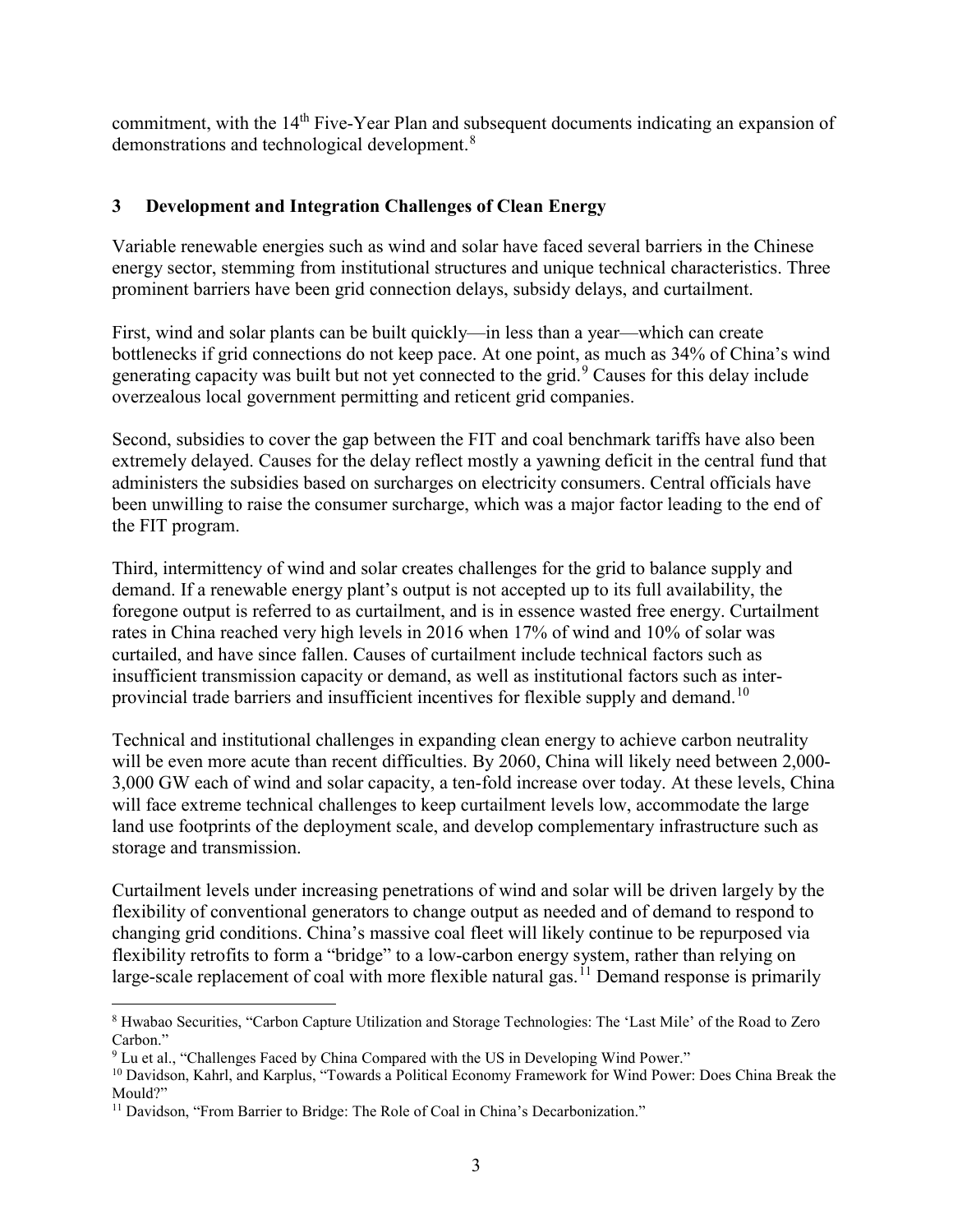deployed currently via time-of-use (TOU) rates for commercial and industrial customers that increase the cost of electricity during peak evening hours after the sun has set. Chinese localities will likely expand use of TOU rates—including by increasing the ratio between peak and valley pricing—as well as efforts to include demand in real-time energy markets.

Land use concerns have been largely muted in China's wind and solar buildouts to today as the most productive resources are located in the west and north where population density is lower. However, in increasing deployment by an order of magnitude, more facilities will need to be built nearby coastal demand centers where land is at a premium. Conflicts with agriculture, in particular, are likely to push some solar into smaller-scale distributed projects at factories and buildings, and could incentivize more creative multiple use arrangements for land.

China has the world's largest ultra-high voltage (UHV) transmission network, but this will need to expand still to accommodate large-scale balancing of clean energy sources. Transmission siting and permitting are relatively streamlined in China due to the scope of the country's two large grid companies as well as little public participation in the planning process. Many more high-capacity transmission corridors will need to be built, which could surface siting conflicts not present today. Battery storage projects will also need to be built at unprecedented levels.

Institutionally, China will likely continue to rely upon trusted methods of command-and-control targets and bureaucratic incentives to expand clean energy, while slowly embracing more market mechanisms. Targets laid out in planning documents and used in determining promotions are key levers to influence the behavior of government officials and state-owned enterprise (SOE) managers. These are a key fixture of China's energy and climate policy implementation and will continue to play a central role.<sup>[12](#page-3-0)</sup>

Many of the above challenges, however, raise the costs of even minor inefficiencies induced by rigid planning measures. As a necessary means of cost control, China has been embracing more market-based mechanisms in recent years. In 2021, 45% of all electricity in China was sold via markets, up from just a few percent at the beginning of the current reform round in  $2015$ .<sup>[13](#page-3-1)</sup> Power sector reforms face substantial barriers from incumbent actors unwilling to give up generous central planning benefits, opportunistic local governments designing markets to favor certain interest groups, and central officials hesitant of provoking electricity price increases.<sup>[14](#page-3-2)</sup> Current market designs are mostly in the form of medium to long-term contracts, which do not address the flexibility challenges of intermittent renewable energy and could, in fact, make integration worse.[15](#page-3-3)

Last year, China also launched its national CO2 emissions trading scheme (ETS), which encapsulates the power sector at first, accounting for around 4.5 billion tons of CO2, and is targeted to expand to include up to 8 billion tons, or 70% of annual emissions. Due to the unique performance benchmark system, China's ETS does not create the same set of incentives as a normal cap-and-trade, and therefore, prices coming out of the market should not be directly

<span id="page-3-0"></span> $12$  Davidson et al., "Policies and Institutions to Support Carbon Neutrality in China by 2060."

<span id="page-3-1"></span><sup>&</sup>lt;sup>13</sup> CEC, "National Electricity Market Transactions in 2021."

<span id="page-3-2"></span><sup>&</sup>lt;sup>14</sup> Guo et al., "Power Market Reform in China."

<span id="page-3-3"></span><sup>&</sup>lt;sup>15</sup> Davidson and Pérez-Arriaga, "Avoiding Pitfalls in Reforming China's Electricity Sector."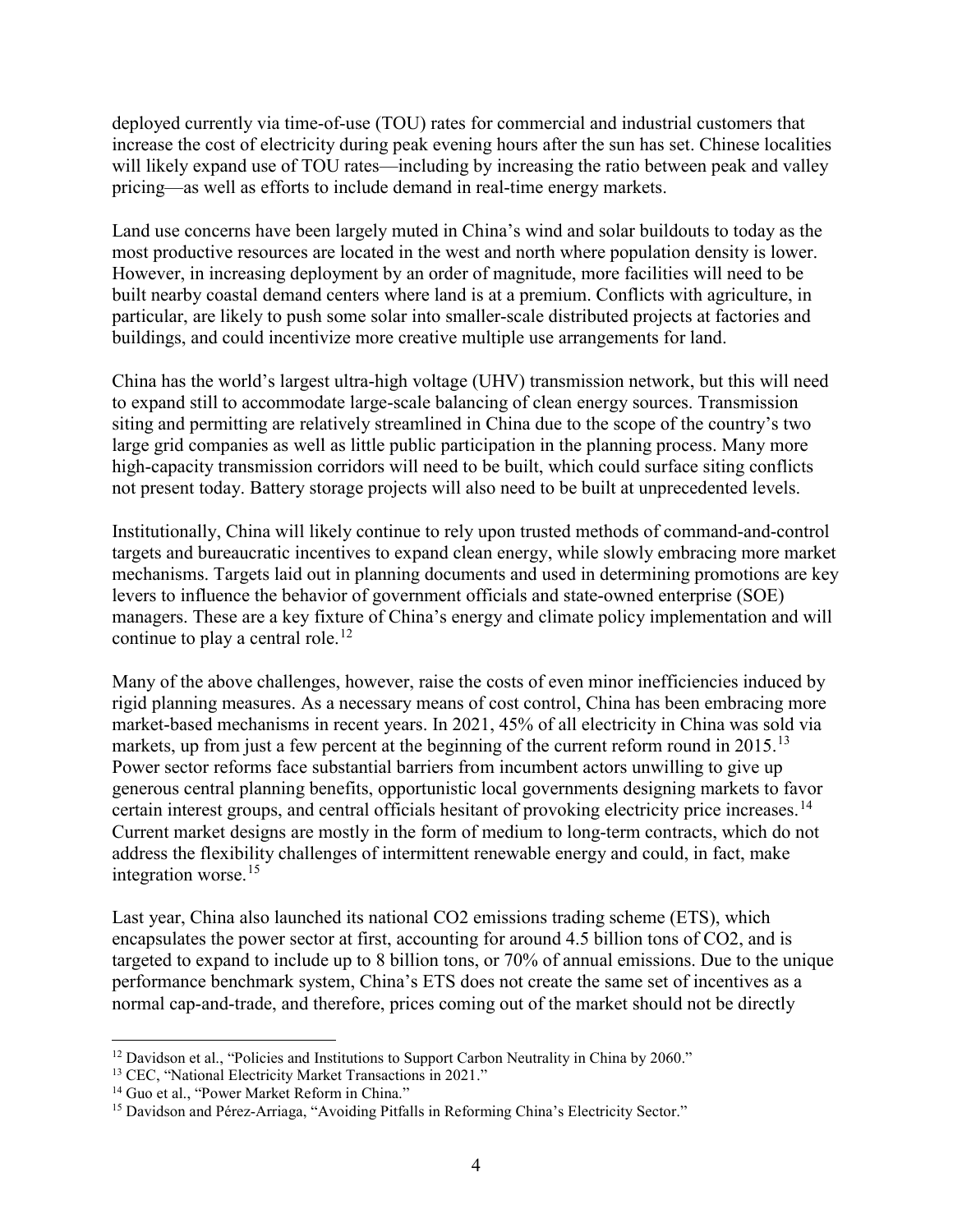compared with EU's ETS.[16](#page-4-0) In addition, the market provides limited fuel switching benefits, as renewable energy does not participate directly. It is better to think of the ETS as a means to accelerate the divergence between inefficient and efficient coal-fired power, begun under energy efficient dispatch and continued in electricity markets. In the long-run, the ETS can help build capacity for measuring, reporting and verification of emissions, and when combined with steady improvements in electricity markets could become a meaningful component of China's longterm climate goals. $17$ 

# **4 Alignment of Climate and Energy Policy Priorities**

Climate change concerns are being added to a list of other energy policy priorities of China's central state, which include energy security, affordability, industrial structure, and air pollution. Reducing greenhouse gas (GHG) emissions may or may not align with these other goals, and the timeframe over which misalignment may occur varies. I will discuss a few examples.

First, deploying clean energy and accelerating power market reforms are aligned with energy security and other priorities. Energy security, encompassing the ability to satisfy consumer demand for energy and enhancing self-sufficiency, is improved if China can reduce its reliance on imported fossil fuels, prices for fossil electricity pass through costs, and more clean energy is installed. In response to the power crisis in 2021, China relaxed some restrictions on electricity markets and reiterated the need for more clean energy.<sup>[18](#page-4-2)</sup> The more pressing need for supply security now aligns with the original promise of market reforms to enhance affordability through efficient production.

Second, measures to address air pollution generally align with long-term climate goals (such as deploying clean energy and building transmission), though may have some short-term misalignment. For example, China has rapidly scaled up installation of end-of-pipe controls that use more energy and emit more carbon, the same trade-off that the U.S. and many other countries make. These efforts also demonstrate that air pollution concerns have been more prominent than climate to date in energy sector planning.

Third, there are many long-term misalignments between climate and other energy policy goals. The response to the power crisis also included expanded domestic coal production to alleviate shortages and some language recentering the role of coal in the energy system. Another major effort has been to replace low-efficiency industrial facilities with newer, high-efficiency plants. These have immediate benefits in terms of energy security, reducing emissions, and addressing overcapacity and the financial health of sectors, but in the long-run, these efforts will lock-in carbon-intensive processes.

Fourth, the desired industrial structure for the energy sector from the perspective of the central state promotes efficiency, reduces overcapacity, preserves local autonomy and sources of growth, and maintains the leading role for the state sector. In electricity, large state-owned

<span id="page-4-0"></span><sup>&</sup>lt;sup>16</sup> Goulder et al., "China's Unconventional Nationwide CO  $_2$  Emissions Trading System."

<span id="page-4-1"></span><sup>&</sup>lt;sup>17</sup> Davidson et al., "Policies and Institutions to Support Carbon Neutrality in China by 2060."

<span id="page-4-2"></span><sup>&</sup>lt;sup>18</sup> Davidson, "China's Power Outage."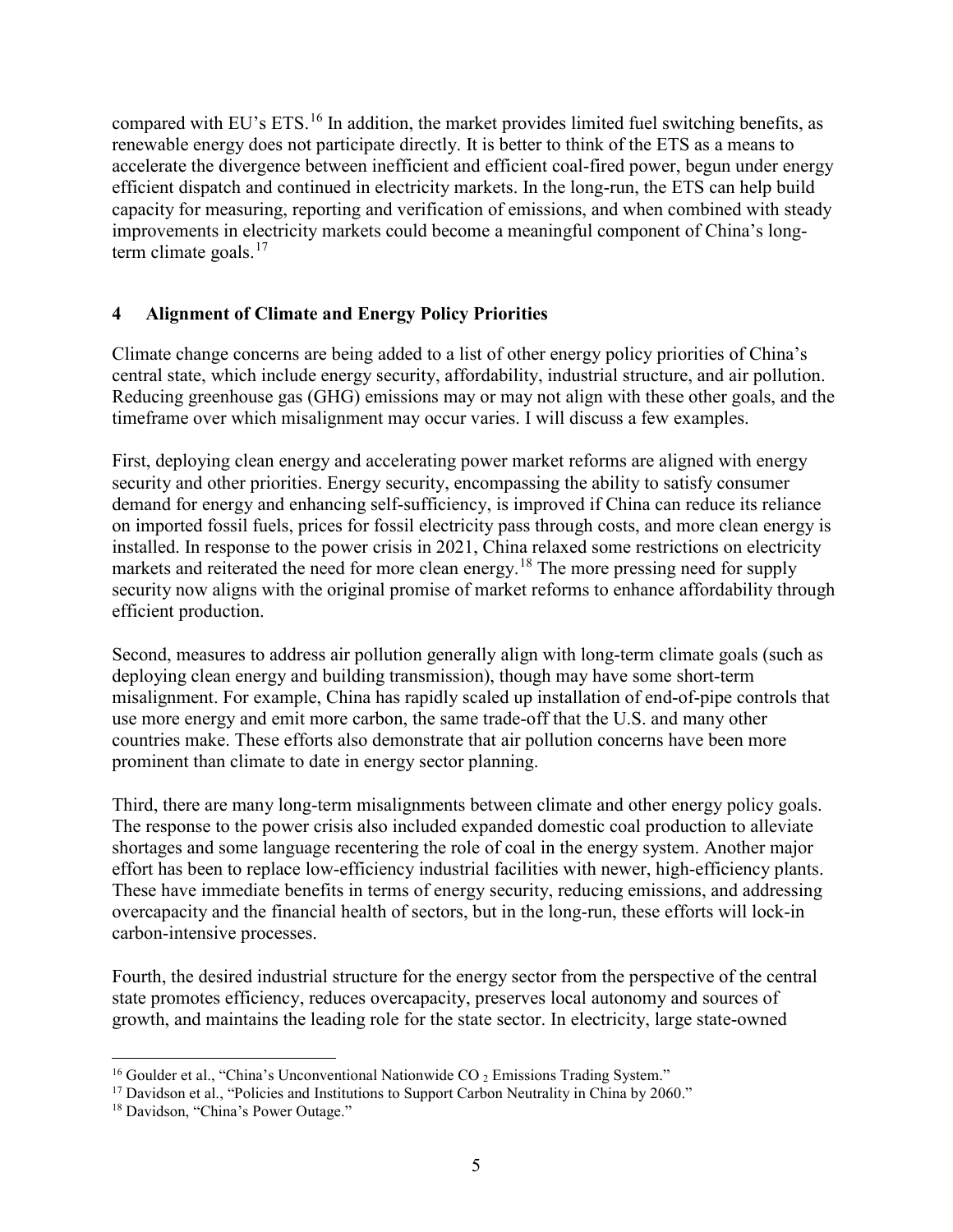incumbents dominate and are increasing in strength. Many efforts to date indicate a desire for managed competition, such as in the Northwest region where the five largest SOEs have each been given a province where they should consolidate capacity. The private sector, which played an important role in the growth of the renewable energy sector, is retreating from generation due to policy uncertainty and other barriers to competition.

# **5 Policy Recommendations for Congress**

1. Enhance visibility into and understanding of China's energy sector challenges

As multiple energy crises in recent years reveal, China's energy sector decision-making reverberates globally. In this context, it is critical for Congress to fund programs that enhance U.S.-based expertise of China's energy challenges, including programs like the Fulbright and through research funding for international initiatives at NSF, DOE, EPA and other agencies.

2. Support China's energy sector transitions through select clean energy cooperation

It is in the U.S. national interest to support China in its efforts to transition away from coal, scale up clean energy deployment, and reduce GHG emissions. The "U.S.-China Joint Glasgow Declaration on Enhancing Climate Action in the 2020s" agreed to last November lays out several potential areas of cooperation.<sup>[19](#page-5-0)</sup> These include sharing lessons on policies to support the integration of intermittent renewable energy, encourage effective transmission system balancing, and deploy distributed generation. Congress should support efforts by the State Department, DOE and other agencies for policy dialogue.

Beyond policy sharing, there is still much value in scientific R&D cooperation in areas that are less risky politically and where mutual benefits are possible, particularly in emerging low-carbon technologies such as  $CCS<sup>20</sup>$  $CCS<sup>20</sup>$  $CCS<sup>20</sup>$  No country has adequately funded demonstration projects for the scale of CCS potentially required by mid-century. By leveraging and coordinating resources from more governments and firms, Congress can help accelerate the learning process.

3. Study the dependence of the U.S. clean energy transition on developments in China

The primary contributors to the falling costs of low-carbon technologies in the U.S. over the last decade have been efficiencies created by economies of scale and globalized supply chains. Many policies introduced or proposed to expand low-carbon technology manufacturing and deployment in the U.S., including import tariffs and local content obligations, run counter to the very causes of historic declines. Congress should fund studies into the costs and benefits of integration with China on R&D and manufacturing of mature and emerging low-carbon technologies. Further analysis is also needed at the level of specific technology pathways into the economic and national security risks of various degrees of integration and of ongoing developments in China.

<span id="page-5-0"></span> <sup>19</sup> https://www.state.gov/u-s-china-joint-glasgow-declaration-on-enhancing-climate-action-in-the-2020s/

<span id="page-5-1"></span><sup>20</sup> Karplus, Morgan, and Victor, "Finding Safe Zones for Science."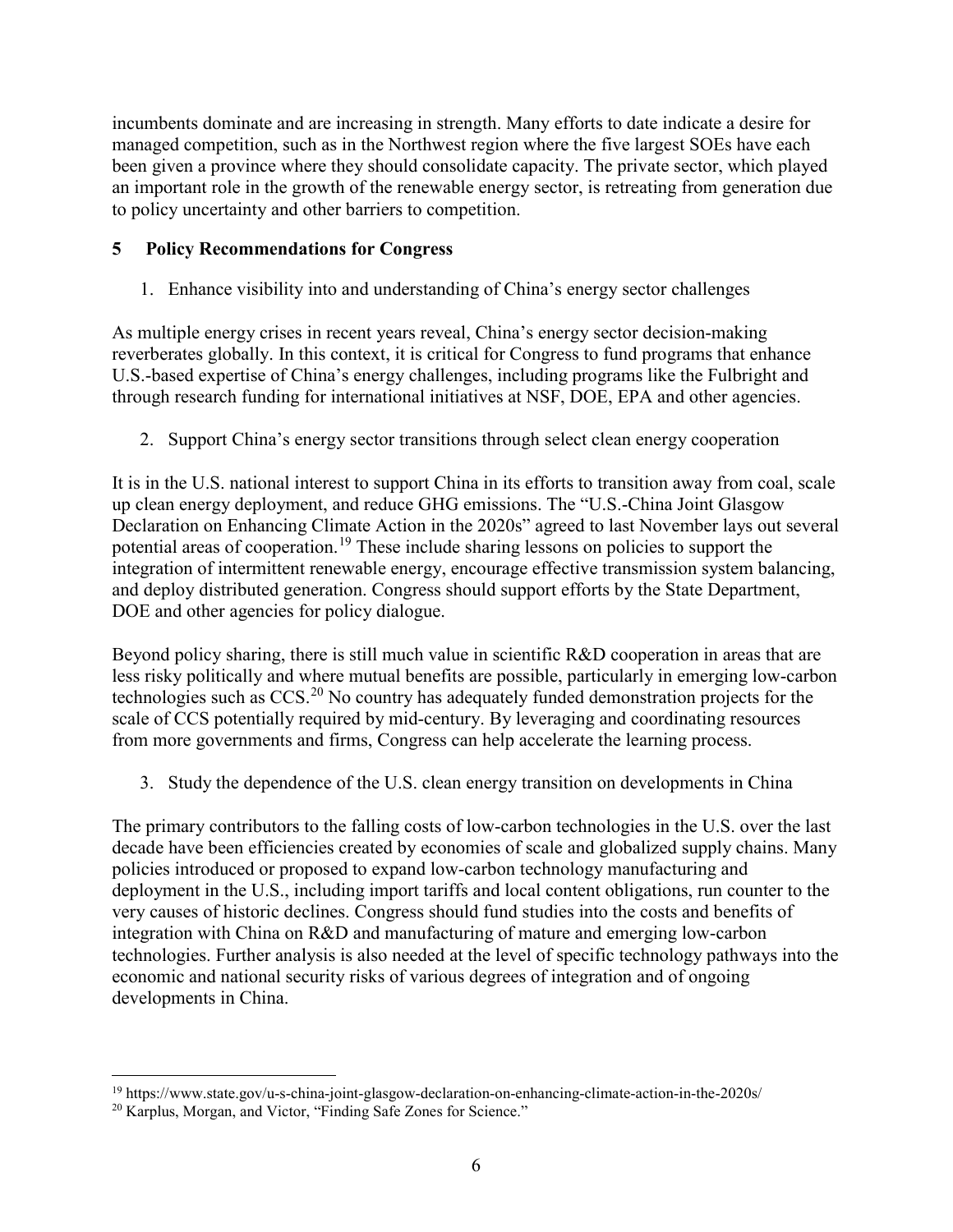#### **References**

- CEC. "2021 Electric Power Industry Statistics." China Electricity Council, 2022. https://cec.org.cn/menu/index.html?217.
- -. "National Electricity Market Transactions in 2021." China Electricity Council, 2022. https://cec.org.cn/detail/index.html?3-306005.
- Davidson, Michael, Valerie J. Karplus, Da Zhang, and Xiliang Zhang. "Policies and Institutions to Support Carbon Neutrality in China by 2060." *Economics of Energy & Environmental Policy* 10, no. 2 (April 1, 2021). https://doi.org/10.5547/2160-5890.10.2.mdav.
- Davidson, Michael R. "China's Power Outage." *Foreign Affairs*, November 18, 2021. https://www.foreignaffairs.com/articles/china/2021-11-18/chinas-power-outage.
- ———. "From Barrier to Bridge: The Role of Coal in China's Decarbonization." In *Foundations for a Low-Carbon Energy System in China*, edited by Daniel P. Schrag and Henry Lee. Cambridge University Press, 2021.
- Davidson, Michael R., Fredrich Kahrl, and Valerie J. Karplus. "Towards a Political Economy Framework for Wind Power: Does China Break the Mould?" In *The Political Economy of Clean Energy Transitions*, edited by Douglas Arent, Channing Arndt, Mackay Miller, Finn Tarp, and Owen Zinaman, 250–70. Oxford University Press, 2017.
- Davidson, Michael R., and Ignacio Pérez-Arriaga. "Avoiding Pitfalls in Reforming China's Electricity Sector." *The Energy Journal* 41, no. 3 (2020). https://doi.org/10.5547/01956574.41.3.mdav.
- Global CCS Institute. "Global Status of CCS 2021," 2021.
- Goulder, Lawrence, Xianling Long, Jieyi Lu, and Richard Morgenstern. "China's Unconventional Nationwide CO2 Emissions Trading System: The Wide-Ranging Impacts of an Implicit Output Subsidy." Cambridge, MA: National Bureau of Economic Research, December 2019. https://doi.org/10.3386/w26537.
- Guo, Hongye, Michael R. Davidson, Qixin Chen, Da Zhang, Nan Jiang, Qing Xia, Chongqing Kang, and Xiliang Zhang. "Power Market Reform in China: Motivations, Progress, and Recommendations." *Energy Policy* 145 (October 1, 2020): 111717. https://doi.org/10.1016/j.enpol.2020.111717.
- Hwabao Securities. "Carbon Capture Utilization and Storage Technologies: The 'Last Mile' of the Road to Zero Carbon," December 24, 2021. https://pdf.dfcfw.com/pdf/H3\_AP202112261536838410\_1.pdf?1640528840000.pdf.
- Karplus, Valerie J., M. Granger Morgan, and David G. Victor. "Finding Safe Zones for Science." *Issues in Science and Technology* (blog), October 25, 2021. https://issues.org/findingsafe-zones-science-karplus-morgan-victor/.
- Lewis, Joanna I. *Green Innovation in China: China's Wind Power Industry and the Global Transition to a Low-Carbon Economy*. New York: Columbia University Press, 2013.
- Lewis, Joanna I., David G. Fridley, Lynn K. Price, Hongyou Lu, and John P. Romankiewicz. "Understanding China's Non–Fossil Energy Targets." *Science* 350, no. 6264 (November 27, 2015): 1034–36. https://doi.org/10.1126/science.aad1084.
- Lu, Xi, Michael B. McElroy, Wei Peng, Shiyang Liu, Chris P. Nielsen, and Haikun Wang. "Challenges Faced by China Compared with the US in Developing Wind Power." *Nature Energy* 1, no. 6 (May 23, 2016): 16061. https://doi.org/10.1038/nenergy.2016.61.